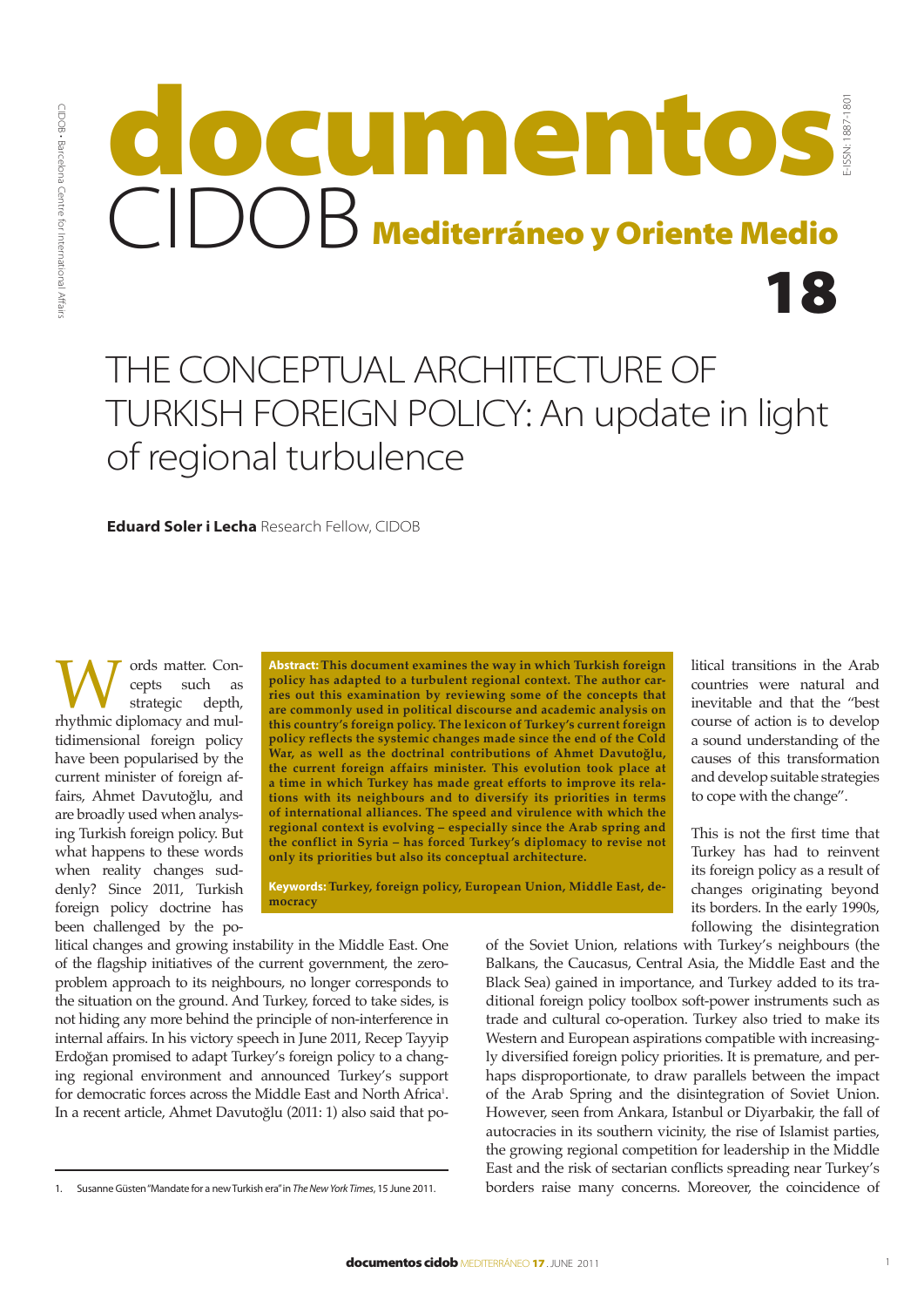these regional turbulences, with transformations on a global scale (featuring the rise of re-emerged powers), in Europe (with the multiple crisis affecting the EU), and in domestic politics (mounting tension on the Kurdish issue) magnify the challenge to Turkey's foreign policy.

On the one hand, these factors are accelerating Turkey's evolution from a status-quo power, as defined by Philip Robins (2003) in his book *Suits and Uniforms*, to a more assertive and interventionist actor. On the other, they are also paving the way for a more pragmatic foreign policy<sup>2</sup>. Turkish diplomats, when asked about the validity of the principles that guided Turkey's foreign policy until 2011, argue that the values, the vision and the doctrine of Turkish foreign policy are uncontested but they acknowledge that actions on the ground have to take into account the profound changes in the regional context. To put it in a nutshell: an idealist long-term vision is coexisting with pragmatic and reactive actions on the short term.

The aim of this paper is threefold. Firstly, to assess whether, and in which direction the current government is updating its foreign policy. Secondly, to decode the terms which are either unknown to those who do not follow Turkish politics closely or

which have a specific meaning when applied to the Turkish context<sup>3</sup> . Thirdly, to reinterpret the meaning of these terms in accordance with the changes that are taking place in the global, regional and domestic

## **Turkey has evolved from a statusquo power to a more assertive and interventionist actor**

arena. This paper argues that the revision of priorities and instruments will also alter Turkish foreign policy vocabulary.

The following pages analyse the terms most often used in the political discourse and academic analysis of Turkish foreign policy, emphasising to what extent the current context modifies their meaning or, in some cases, increases or diminishes their relative importance. The obvious starting point for this exercise is Strategic Depth, a concept that encapsulates Ahmet Davutoğlu's foreign policy vision (Aras, 2009, Grigoriadis, 2010, Kramer, 2010). It is followed by the recurrent characterisation of Turkey as an emerging power and by the changes in the decision-making process. The analysis continues with four attributes that have defined the current foreign policy approach: multidimensional, autonomous, multilateral and rhythmic diplomacy. The paper then focuses on the analysis of Turkey's EU aspirations and the possibility of increasing dialogue with the EU on foreign policy issues. It also tackles concepts which are central to Turkey's relations with its Middle Eastern neighbours: the zero-problem approach, the emphasis on soft-power instruments, the role of the Kurdish issue, the criticisms of Turkey's neo-Ottoman ambitions, and the discussions over the attractiveness of a Turkish model for the Arab countries. Finally, Syria is presented as a case in point in which

2. According to Şaban Kardaş (2011a:1) Turkish officials may stick to an idealist vision of regional order in their rhetorical parlance, but pragmatism and *realpolitik* considerations are likely to prevail when reacting to crises in the Middle East.

the vocabulary of Turkish foreign policy reflects the changes in Turkish foreign policy discourse and acts as a litmus test for a dynamic country that has successfully multiplied its influence in global and regional affairs.

## Strategic depth

In military literature, strategic depth means the distance between front lines and densely-populated and industrial areas. This term has a completely different meaning when applied to an analysis of Turkish foreign policy. Strategic Depth (in Turkish, *Stratejik Derinlik*) is the title of Davutoğlu's masterpiece, and according to Heinz Kramer (2010: 4), this concept provides the intellectual underpinning for a certain vision of contemporary Turkish foreign policy. Davutoğlu argues that Turkey should not content itself with being presented as a bridge between regions and, more specifically, between Islamic countries and the West. Nor should Turkey perceive itself as a mere regional power. Due to its history, its size and its geography, Turkey is and should act as a central state, a country with interests and influence in multiple regions (the Middle East, the Balkans, the Caucasus, the Black

> Sea, etc.)4 . In itself, the outcome of becoming a "central state" is distinctly consensual among Turkish elites, and it pleases Turkish public opinion. The debate, therefore, is how to achieve this goal and what

price Turkey is prepared to pay.

#### Emerging power

Erdoğan and Davutoğlu claim that Turkey's goal is to be among the tenth largest economies by 2023, the year Turkey will celebrate the  $100<sup>th</sup>$  anniversary of its republic<sup>5</sup>. Despite the fact that in 2012, Turkey's economic growth could fall to 2 per cent, Turkey has been growing at rates similar to those of China during the last decade and has become the world's  $16<sup>th</sup>$  largest economy. Due to both its economic and political assets, Turkey is often described as an emerging power, even if it does not fall into the same category as the BRICS. Some claim that Turkey is part of a second generation of emerging economies, which the Economist Intelligence Unit coined "CIVETS", and Goldman Sachs referred to as the "Next Eleven"6 . Turkey also aspires to be recognised as a power with global influence. To reach this goal, Ankara

According to Ibrahim Kalın (2011: 6), chief advisor to the Turkish Prime Minister, there is a new "geographic imagination" and "it is possible to produce its own concepts and build a new vocabulary". He adds that "the new vocabulary and concepts of Turkish politics and foreign policy should be noted as indicators of a profound mental transformation".

<sup>4.</sup> This idea is central in Davutoğlu's articles and speeches. Davutoğlu (2007: 78) argues that "Turkey's new position has both an ideational and a geographical basis. In terms of geography, Turkey occupies a unique space. As a large country in the midst of Afro-Eurasia's vast landmass, it may be defined as a central country with multiple regional identities that cannot be reduced to one unified character. Like Russia, Germany, Iran and Egypt, Turkey cannot be explained geographically or culturally by associating it with one single region. Turkey's diverse regional composition lends it the capability of manoeuvring in several regions simultaneously".

<sup>5.</sup> See Davutoğlu's speech entitled "Vision 2023: Turkey's Foreign Policy Objectives", delivered to the Turkey Investor Conference: The road to 2023 organised by Goldman Sachs, London, 22 November 2011.

<sup>6.</sup> CIVETS stands for: Colombia, Indonesia, Vietnam, Egypt, Turkey and South Africa, while the Next Eleven include (apart from Turkey): Bangladesh, Egypt, Indonesia, Iran, South Korea, Mexico, Nigeria, Pakistan and the Philippines.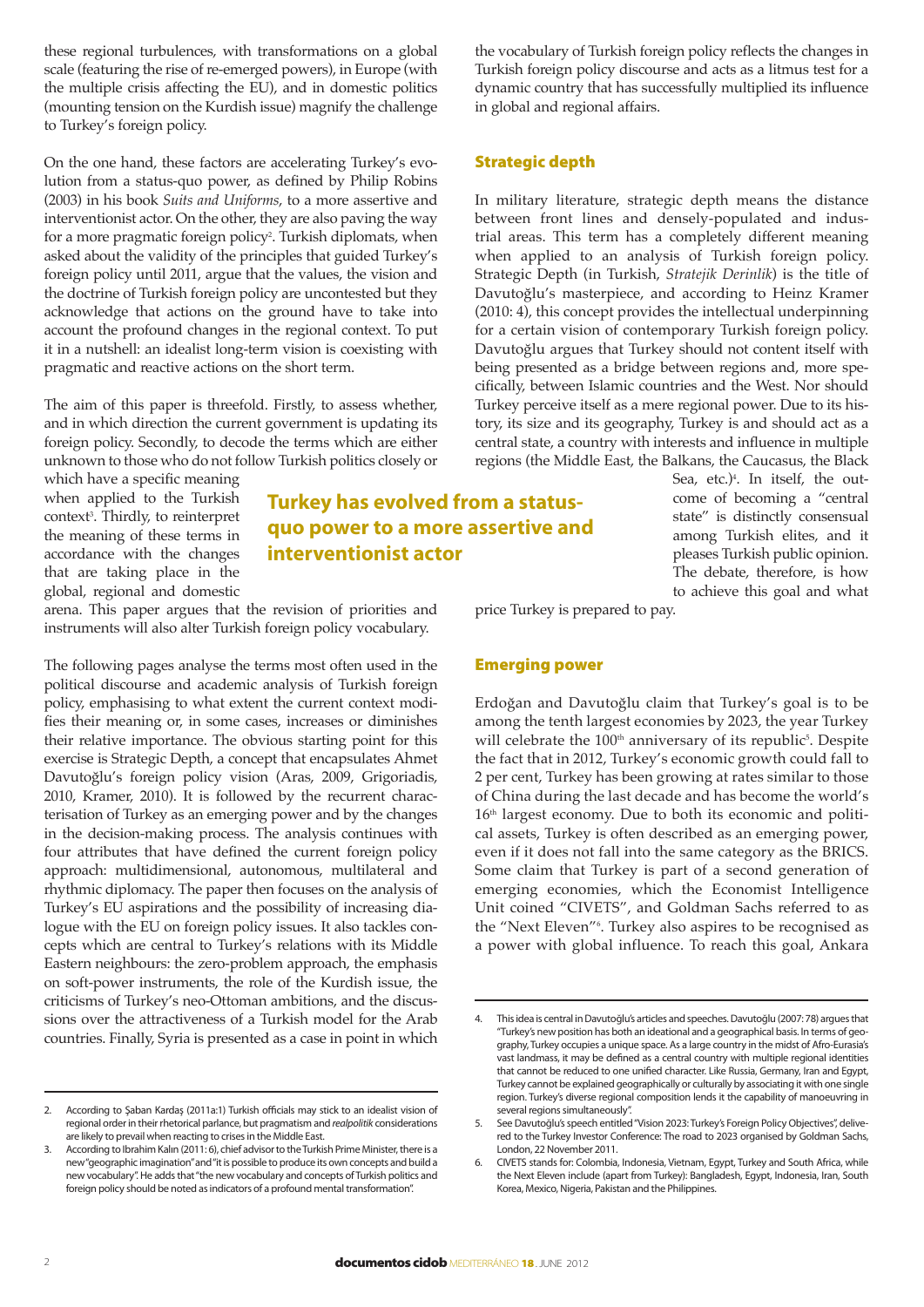has pursued a threefold strategy. Firstly, it has emphasised its attributes as a pivotal regional power. Secondly, it has diversified its foreign policy priorities to include areas such as Latin America and the African continent, which were marginal in previous foreign policy agendas<sup>7</sup>. Thirdly, it has multiplied political and economic links with the first division of emerging powers. For instance, in 2008 Russia became Turkey's top trading partner, while a timetable has been set with China to increase the country's trade volume to \$50 billion by 2015 and, in the second phase, to \$100 billion by 2020°. It would not come as a surprise if, in the future, Ankara pleads for its inclusion into the BRICS club, as President Gül already suggested in an interview with the *Financial Times* in 20109 . In the meantime, its strategy is to behave as if it were already included.

#### Foreign policy agency

As in many other countries, for almost two decades now, civil society organisations, think-tanks, business associations and public opinion in general have become more interested in foreign policy, and thus are more influential in what used

to be the monopoly of diplomats and security personnel<sup>10</sup>. In parallel, the prime minister has also become more active and has increased his power and influence in foreign affairs. This process, which in other countries is called "presidentialisation", has taken place at the expense of

the role of the Presidency of the Republic, the armed forces and even the Ministry of Foreign Affairs<sup>11</sup>. Consequently, the views or even more explicitly the likes and dislikes of the prime minister have an immediate and visible reflection on the country's foreign policy<sup>12</sup>. On a different scale, Ahmed Davutoğlu, first as a chief adviser to the prime minister's office and then as a minister of Foreign Affairs, has also had a strong personal influence on the definition of Turkish foreign policy doctrine13. The confluence of these two trends: the democratisation of foreign policy-making and Erdoğan and Davutoğlu's actorness in defining Turkish foreign policy is producing two distinct and mutually reinforcing effects. The first is that foreign policy has become important in electoral campaigns, and Erdoğan has built on his international image for domestic consumption. The second is that foreign policy discussions are increasingly politicised, making consensus on foreign policy more difficult.

#### Multidimensional foreign policy

This idea was already popular in the 1990s and particularly during the time of the late foreign affairs minister Ismail Cem. This term was at that time associated with a deliberate attempt to put an end to Cold War confrontation and thus promote an opening-up towards the former Soviet space and to a lesser extent to its southern neighbours. Under the AKP, the accent is placed on the refusal of a predetermined hierarchy among foreign policy priorities, in an attempt to put an end to Turkish foreign policy subordination to a "threat perception which tended to securitize relations with all "non-Western neighbours" (Kramer, 2010: 24). Turkish officials argue that none of Turkey's top priorities, including the EU accession process or

> Turkey's Western alignment, are by nature more important than the rest. From this perspective, all priorities are compatible and should adapt to a changing and dynamic environment. Indeed, the diversification of priorities and the possibility of disagreeing with traditional Western allies have

increased the visibility of Turkey's Foreign Policy and have enjoyed much support among AKP's constituency, in addition to other segments of Turkish society. Nevertheless, opposition parties, as well as some academic circles, claim that such a strategy leads to inconsistencies and could be counter-productive for Turkey's long-term national interests<sup>14</sup>. This debate is likely to intensify if there is an escalation of tensions between Western countries and Iran, or between the latter and Israel.

#### Autonomy

**The diversification of priorities and the possibility of disagreeing with traditional Western allies have increased the visibility of Turkey's** 

**Foreign Policy**

The quest for what Şaban Kardaş (2011) has defined as strategic autonomy emerges the ultimate goal of this multidimensional approach. In the Turkish context, autonomy is understood as the capacity to pursue policies in areas that are of vital interest which could eventually contradict the priorities and diverge from the strategies of the Western allies. Recent examples include the Brazilian-Turkish-led negotiations on the Iranian

<sup>7.</sup> For instance, in 2009 Turkey announced the opening of 15 new embassies in African countries.

<sup>8.</sup> "Turkey, China hail 'strategic cooperation' amid protests", in *Hurriyet Daily* News, 8 October 2010.

<sup>&</sup>quot;It wouldn't be surprising if we start talking about Bric plus T," suggested Gül in this interview, published in *The Financial Times*, 8 November 2010.

<sup>10.</sup> According to Meltem Müftüler-Baç (2011), the attempt to join the EU has been critical factor in broadening the actors that are influential in the decision-making process.

<sup>11.</sup> This was a recurrent idea in the interviews with Turkish foreign policy experts.

<sup>12.</sup> The best example is the deterioration of Turkish-Israel relations since 2009. The Prime Minister's positions regarding Israel policies got tougher as he had felt personally betrayed by his Israeli counterparts when in December 2008 he continued to mediate between Syria and Israel while the latest was preparing the Operation Cast Lead. The Prime Minister was particularly disappointed as he had received Ehud Olmert in Ankara few days before the attack and, not only he was not informed but was asked to continue mediating with Damascus. Some incidents and declarations, particularly regarding the Gaza Flotilla raid, continued to empoison bilateral relations.

<sup>13.</sup> Bülent Aras (2009: 139) argues that, before being appointed minister, Davutoğlu was more than an adviser as he became the "intellectual architect of Turkey's new foreign policy".

<sup>14.</sup> See, for instance, Ziya Öniş (2011:59) when he says: "At the moment, there is a certain inconsistency in Turkey's style of foreign policy activism which is clearly noted by foreign observers. In spite of the inherent problems in the negotiation process, Turkey is still formally a candidate country. At the same time, it seems to be implementing a unilateral foreign policy style and behaving as a kind of independent regional power". Ioannis Grigoriadis (2010: 9) also argues that "there is a serious contradiction in relegating Turkey's EU membership ambition to simply one of Turkish strategic priorities. (…) What this position misses is the importance of Turkey's reform process and EU membership for the management and resolution of its own domestic conflicts".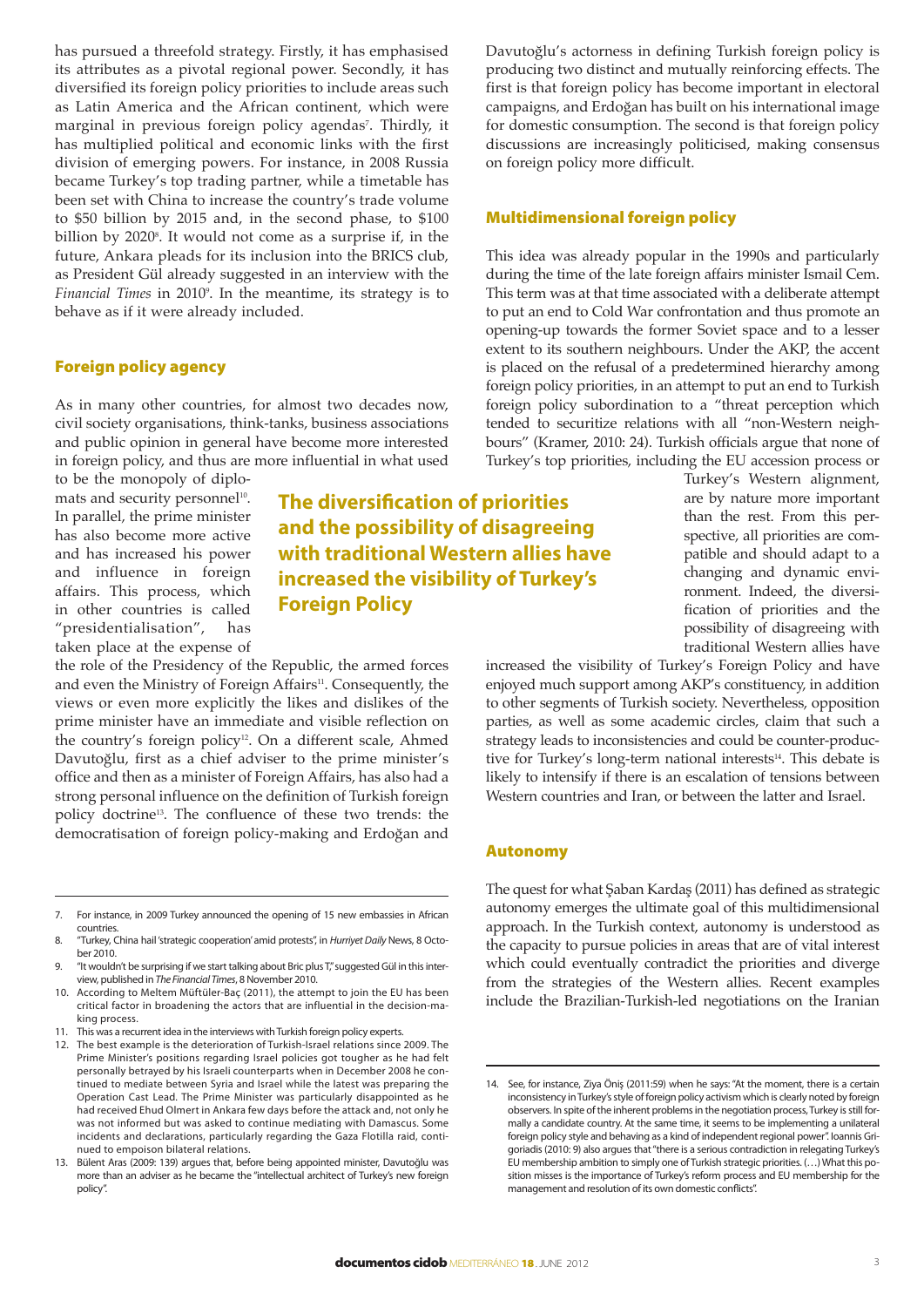nuclear dossier in 2010 and the uninterrupted dialogue with Hamas since their victory in the 2006 elections. These controversial decisions triggered debates, in Turkey and abroad, on an eventual axis-shift in Turkey's foreign policy. Some analysts, such as Ian O. Lesser (2011: 61-62) and Ziya Öniş (2011), qualified this stance as being more typical of a non-aligned leader, whereas other analysts follow Soner Çağaptay's (2011) thesis that there is an Islamisation and a de-westernisation process of Turkish foreign policy. In fact, divergence in priorities, alliances and strategies with the country's Western partners represents only one side of the coin. Turkish and American officials have not had – since long ago – such an intense and productive dialogue as they have nowadays, particularly at the highest level<sup>15</sup>. On the ground, Turkey's constructive role in Afghanistan has also been praised by its Western allies, Ankara has announced the deployment of missiles on its soil as part of NATO's missile shield and Turkey's influence in Iraq is widely seen as a counter-weight to the Iranian influence in this country. Moreover, it could be argued that the Arab Spring has somehow induced Turkey to seek greater cooperation with Western countries rather than freelancing in the neighbourhood<sup>16</sup>. Critical decisions such as Erdoğan's calls to Hosni Mubarak to step down, as well as the policy U-turn in the case of Syria, were appar-

ently taken after consultations with Washington. Interestingly, Turkey's collaboration with its Western allies has not watered down the government's assertive and sometimes aggressive rhetoric in foreign affairs, which has earned Erdoğan much applause at home, but also in the streets of the Middle East.

**Trying to keep the balance between resources and expectations, on the one hand, and the identification of which issues matter more than others, on the other, is the key to maintaining Turkey's rising influence in international affairs**

## Multilateralism

Since the early days of the Republic, Turkey has made a great effort to be admitted, as a full member or as an observer, in as many international organisations as possible $17$ . Turkey has also supported multilateral consultations as a means to appease tensions in the Caucasus (in 2008, following the Russia-Georgia war, Ankara proposed the Caucasus Stability and Cooperation Pact), in the Middle East (with the series of Iraq's neighbours' conferences and now with the Friends of Syria meetings) or in Afghanistan with the Regional Economic Cooperation Conference. However, when Ankara has considered that its vital interests were under threat, it did not hesitate to move unilaterally. It happened in 1974 in Cyprus and it has been a recurrent trend in extra-territorial activities in Iraq against PKK terrorism. In the years to come, the current government is likely to combine such sporadic unilateral moves

with an even stronger emphasis on multilateral cooperation as a way to resolve conflicts (in Syria and elsewhere) and with Turkey's active participation of in multilateral organisations. For instance, Turkey will continue to promote its candidacy to occupy a non-permanent seat in the UN Security Council for the 2015-2016 term, disputing this position with two friendly countries: New Zealand and Spain<sup>18</sup>. The Turkish government will certainly attempt to take advantage of its presence in the G-20 at a crucial moment for global economic recovery and, to a lesser extent, of the fact that a Turkish citizen, Ekmeleddin İhsanoğlu, is since 2005 been the Secretary-General of the Organization of the Islamic Conference.

## Rhythmic diplomacy

Ahmet Davutoğlu often mentions this idea when outlining his vision of what Turkey should achieve through a renovated foreign policy. The basic assumption is that Turkey should not only have the means but also the mentality to adapt to a rapidly-changing international agenda, to be prepared to act, to be present where critical decisions are being taken, to anticipate the challenges and to be proac-

tive rather that reactive when problems arise, emphasising the idea of mediation. One of the most visible attempts to put these ideas into practice has been the sustained effort to increase the Turkish diplomatic service, (not only in terms of recruitment but also by opening new embassies)<sup>19</sup>. Nevertheless, the problem with rhythmic diplomacy is

that by trying to be everywhere, one may risk being less influential where the real interests actually lie. A parallel could be drawn with economics, in that Turkey could face a "diplomatic overheating". Thus, trying to keep the balance between resources and expectations, on the one hand, and the identification of which issues matter more than others, on the other, is the key to maintaining Turkey's rising influence in international affairs.

#### EU bid

The critics of the AKP's foreign policy often mention the paralysis in the EU accession process, which contrasts with the country's rediscovery of the Middle East, as an example of the side-effects of this rhythmic diplomacy. At the beginning of the  $21<sup>st</sup>$  century, EU-Turkish relations had its golden age. Recognised as a candidate country in the 1999 Helsinki European Council, Turkey found the right incentives to pro-

<sup>15.</sup> Soner Çağaptay, in an article in *The Washington Post* put it thus: "Today (…) the United States and Turkey are on a honeymoon, with President Obama and Prime Minister Recep Tayyip Erdoğan having formed what is probably the best relationship between a US president and a Turkish prime minister in decades".

The author thanks Nathalie Tocci for this particular idea.

<sup>17.</sup> This has brought Turkey to achieve an observer status in the Organization of American States (OAS), the Association of Caribbean States (ACS) and the African Union.

<sup>18.</sup> "Turkey to make bid for new seat on UN Security Council" in *Hurriyet Daily News*, 18 May 2011.

<sup>19.</sup> A decade ago, Turkey had fewer than 1,000 diplomats. A recruitment strategy, as well as the fact that almost 800 consular and specialised officers (Konsolosluk ve Ihtisas Memuru, KIM) are considered part of the Turkish diplomatic service has almost increased the number of diplomats to 2,000.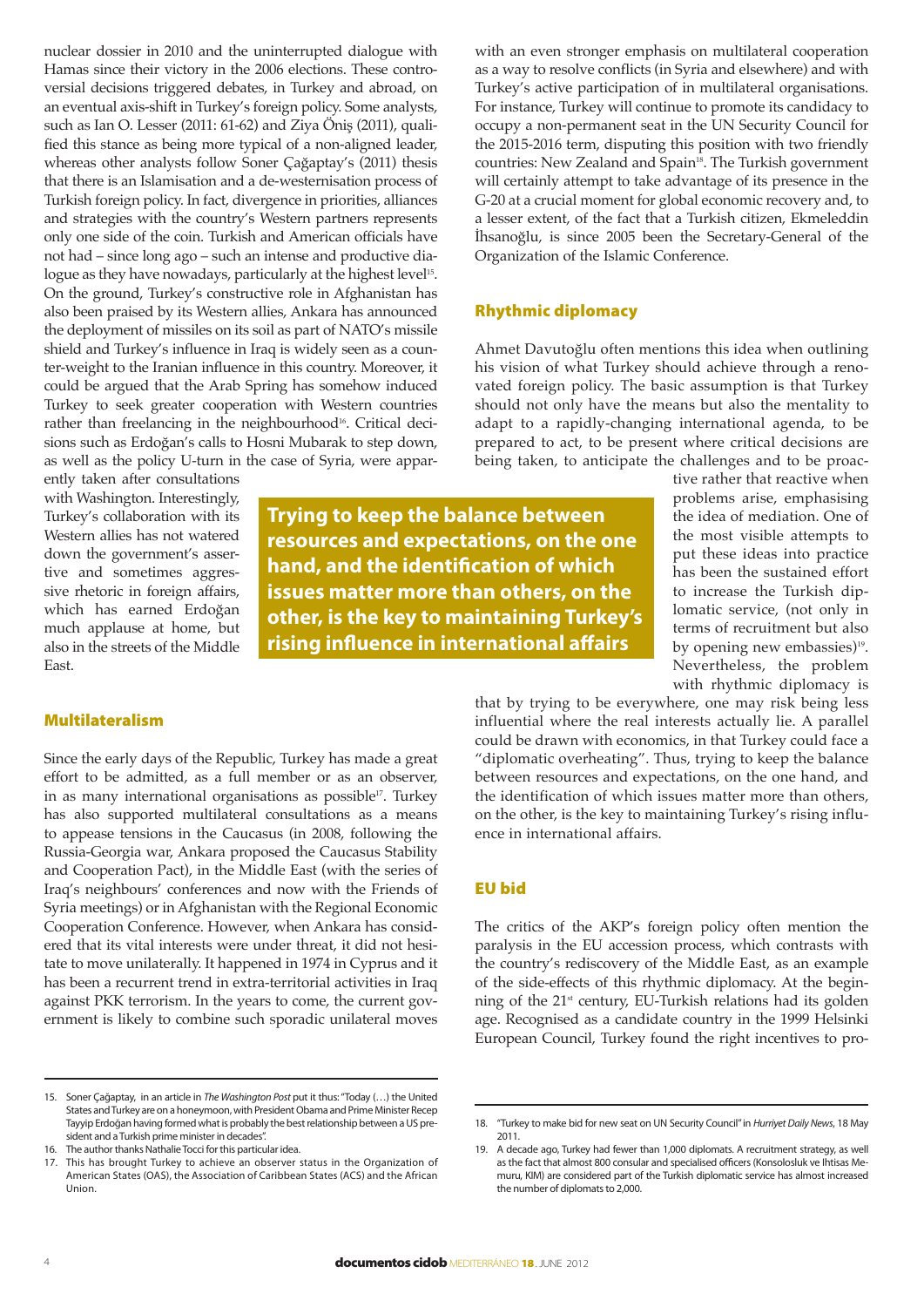mote major political reforms and modernise the economy, the EU bid stood out as Turkey's top foreign policy priority, Turkish public opinion overwhelmingly supported membership of the EU and accession negotiations could finally start in 2005. From then on, the situation rapidly deteriorated. As noted by Atila Eralp (2011: 204), conditionality rather than incentives seemed to dominate the negotiations and, consequently, the process became less attractive for Turkey. The results of these negotiations are rather poor, particularly in a comparative perspective: Turkey and Croatia started negotiations at the same time and while the latter is going to join the EU in 2013, many chapters in Turkey's accession negotiations remain frozen due to either the Cyprus conflict or the French veto on opening negotiations on other chapters that could reaffirm Turkey's membership prospects. Moreover, dialogue on visa-liberalisation, a repeated demand by Turkish authorities and business circles, has not made any significant progress<sup>20</sup>. Both Turkey's elites and public opinion still believe that keeping the accession process alive has positive effects, but there is a widespread feeling that achieving its ultimate goal is becoming more and more difficult. Frustration, disappointment and mistrust have become the dominant trend and the political and economic crisis in the EU has given additional arguments

to Turkish euro-sceptics. In other words, while the EU is losing its appetite for further enlargements, many in Turkey believe that the EU anchor is no longer as fundamental as it used to be and some policy-makers claim that while

Turkey and the EU need each other, actually the EU needs Turkey more than the other way round<sup>21</sup>. In the second half of 2012 the situation could get worse due to Ankara's threat to freeze ties with the EU during the Cypriot term-presidency starting in July. Nobody seems interested in a train-crash scenario but tensions with Nicosia, for instance in relation to gas exploitation rights in the Eastern Mediterranean, could further damage relations with the EU as a whole. Some advocates of EU-Turkish relations, such as former Commissioner Günter Verheugen (2012), claim that the Arab Spring, and the possibility of increasing cooperation with Turkey in this particular domain, should serve as a catalyst to give a new boost to EU-Turkish relations. Notwithstanding, as important as developments in the Middle East might be for both the EU and Turkey, it seems unlikely that this will suffice to restore trust between Ankara and Brussels (and Paris and Berlin), and to create momentum for a re-launch of accession negotiations (Soler i Lecha, 2011). Only a deep and substantive policyreview in France and Germany or real progress in resolving the Cyprus conflict could break this vicious circle<sup>22</sup>.

#### Strategic dialogue

The accession negotiations on foreign and security policy are paralysed, EU-NATO cooperation is blocked due to the Cyprus conflict and yet, despite all this, Turkey and the EU have many interests in common in international affairs. This is the reason why Turkish and EU analysts have proposed the launch of a strategic dialogue (Grabbe & Ülgen, 2010). That is, a new coordination mechanism between Turkey and the EU in foreign and security matters. This idea is gaining momentum because since the Lisbon Treaty came into force, candidate countries are no longer invited to join European Council discussions, and this has reduced the space for high-level consultation. Traditionally, Turkish authorities were suspicious of any mechanism which could be seen as an alternative to the accession process, or even worse, as a consolation prize after half a century knocking on the EU's doors. Yet, more recently, Turkish authorities have pressed to increase high-level consultations, to be involved in discussions on issues of shared and vital interests, and to lay the basis for regular cooperation with the recently-created European External Action Service (EEAS). Accordingly, Commissioner Füle has proposed the launch of

> a "positive agenda" of cooperation, which would include, among other issues, dialogue on foreign policy<sup>23</sup>. If in 2012 the EU is not able to substantiate this idea and cannot offer some sort of response to Turkey's demands, Ankara

will find even fewer incentives to converge with EU policies. Moreover, when Turkey needs to discuss foreign policy matters with the Europeans, priority will be given to cooperation with specific member states rather than with the EEAS<sup>24</sup>.

#### Zero problems with neighbours

The AKP government and Ahmet Davutoğlu himself have popularised the idea of the "zero problems principle" as one of the flagships of their Turkish foreign policy vision and a necessary step to upgrade Turkey to the category of a central state. Before the AKP came to power, Ismail Cem had already made efforts to resolve longstanding conflicts with Greece. With the current governments, these efforts attempted to cover all the neighbours of the country. Two of the most important areas of progress were the boosting of political and economical relations with Syria and Iraq, including with the semi-autonomous Kurdish region in Northern Iraq (Hale, 2009)<sup>25</sup>. Less successful were, nonetheless, the attempts to reunify Cyprus and pave

**While the EU is losing its appetite for further enlargements, many in Turkey believe that the EU anchor is no longer** 

**as fundamental as it used to be**

<sup>21.</sup> See, for instance, Egemen Bagi's interview in *Today's Zaman* (7 January 2011) and Ahmet Davutoğlu's interview in Der Spiegel (6 November 2011).

<sup>22.</sup> In the light of political changes in France, ahin Alpay argues that "it seems that Turkey's friends in Europe, alarmed by the stalled talks with Turkey, are exerting efforts to help save relations from total derailment" in his article "'Positive agenda' from the EU most welcome" in *Today's Zaman* (20 May 2012).

<sup>23.</sup> "Positive EU-Turkey agenda launched in Ankara", *Press Release*, MEMO/12/359, Brussels, 17 May 2012.

<sup>24.</sup> This trend could be reinforced if, as suggested by Emiliano Alessandri (2010: 15), the degree of convergence in foreign policy between Turkey and specific member states is greater with countries such as France and Germany, which cannot be listed among the vocal supporters of speeding up accession negotiations. Alessandri points out, for instance, that in issues such as relations with Russia, the Iranian nuclear programme or energy infrastructure, Ankara is closer to Berlin and Paris than to London or Washington.

<sup>25.</sup> According to Turkish official data, in the case of Syria, trade volume rose to \$2,272,415 in 2010 (it was \$729,507 in 2001), and the balance of trade has been very favourable to Turkey's interests.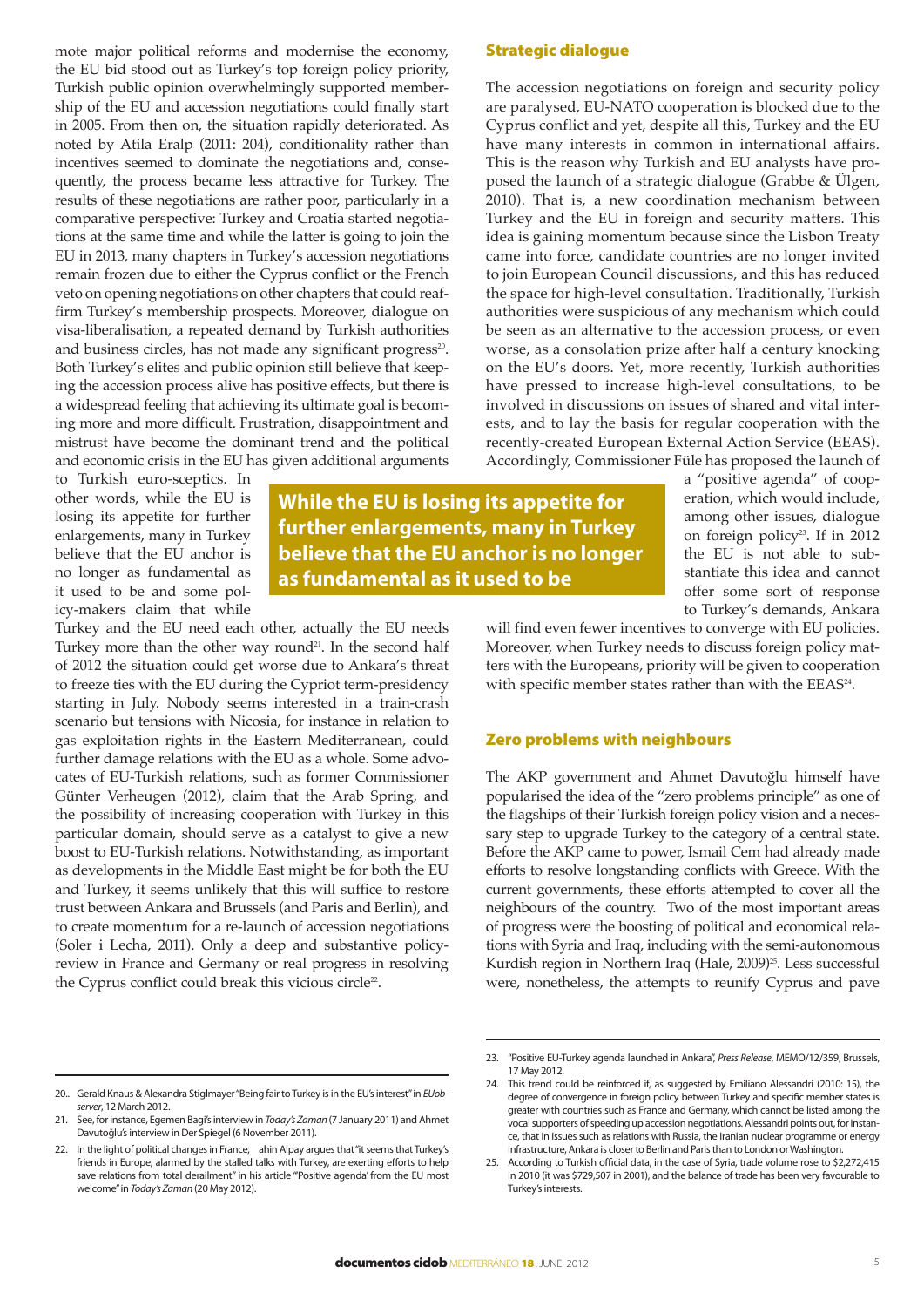the way for reconciliation with Armenia (Pope, 2010). Since 2011 this picture is becoming even less bright: unremitting tension with Israel, new disputes with Cyprus on offshore gas drilling in Eastern Mediterranean; cross accusations between Erdoğan and the Iraqi Prime Minister, the condemnation of Al-Asad's mass repression against protesters in Syria; the deterioration of relations with Iran as a result of Turkey's participation in NATO's missile shield and conflicting strategies regarding Syria and Iraq. Turkish officials repeat that the zero problem vision is still valid (somehow reinterpreted as a zero problem with peoples rather than with governments<sup>26</sup>), but on the ground, Turkey is facing all sorts of problems with almost of all its neighbours<sup>27</sup>. Or, as former MEP Joost Lagendijk nicely put it, nowadays Turkey has "zero neighbours without problems"28. Regardless of Turkey's capacity to preserve the "zero problems" label, the relative importance of relations with its neighbours is likely to remain one of the priorities of Turkish foreign policy. What is more, the neighbourhood could be one of the major topics of the aforementioned strategic dialogue, or even the core of a trilateral cooperation between Turkey, the EU and the US<sup>29</sup>.

#### Soft power

The destabilization in the Middle East and certain critical decisions such as Turkey's participation in NATO's missile shield is turning back the attention towards Turkey's

hard-power attributes. In the last decade, the current government tried to leave behind the days when Turkey regarded its neighbours through a security lens and therefore redefined these relations in terms of opportunity and mutual interests. Qualified as a trading state (Kirişci, 2009), Turkey presented itself as a benign power, making use of trade, investment, cultural and educational cooperation, public diplomacy and even visa liberalisation to multiply its influence<sup>30</sup>. The Middle East is a region where Turkey has been particularly active in deploying its soft-policy toolbox but also an area where this strategy has found its limits. According to Meliha Benli Altunışık (2008), these limits stem from Turkey's difficulty in solving its

26. Davutoğlu (2012: 6) argues that "We developed ties with these regimes because at the time they were not at war with their own citizens. But when they preferred to suppress the demands of their citizens, we sided with the people and still remain committed to the same democratic vision for our region".

27. Sinan Ülgen affirms that "for such a country, there is no such thing as "no problems." In an environment that is being reshaped in unpredictable ways by the Arab awakening, Turkey will have to redefine what it means to be a good neighbour" (see "Turkey's "Zero Problems" Problem", in *Project Syndicate*, 15 November 2011).

28. Joost Lagendijk "Zero neighbors without problems" in *Today's Zaman*, 1 November 2011.

29. Katinka Barysch, deputy director for the Center of European Reform, argues in her article "The Arab spring, a missed opportunity for Europe and Turkey?" that "the revamping of respective neighbourhood policies could be an opportunity for the EU and Turkey to get serious about foreign policy coordination". (*Today's Zaman*, 1 April 2011). Nathalie Tocci, deputy director of the Istituto Affari Internazionali proposes a "trilateral strategy between Turkey, the European Union and the United States" which would take the form of "a joint strategy that could include the establishment of a standing trilateral working group for the neighbourhood, which would in turn determine whether, when and in what policy areas complementary action should proceed separately or simultaneously (*Open Democracy*, 7 March 2012).

30. On Turkey's visa diplomacy see Devrim & Soler i Lecha (2010).

**Turkish officials repeat that the zero problem vision is still valid but on the ground, Turkey is facing all sorts of problems with almost of all its neighbours**

own problems and the radicalisation and polarisation dynamics of Middle Eastern politics. In its strategy towards its neighbours Turkey is currently combining elements of soft power (for instance, investing in links with emerging political forces and civil society in the Arab countries) with a more hawkish discourse, illustrated by more or less explicit threats to Israel, Cyprus and Syria, warning that Turkey will not hesitate to use force to protect Turkey's national interests.

#### Kurdish issue

The government has utilised both soft and hard power instruments to resolve the "Kurdish problem". This issue illustrates at best the linkage between domestic and international agendas and stands as a major deficit in Turkey's democratic consolidation and a burden in its relations with its southern neighbours<sup>31</sup>. After a period in which tensions were reduced thanks to the government's 'Kurdish opening' (later rebranded as a 'democratic opening'), and following the participation of Kurdish nationalists in the debates and consultations to

draft a purely civilian constitution and flourishing relations with Kurdish leaders from Northern Iraq, the situation has now deteriorated. Two major tragedies occurred in late 2011 (the PKK attack committed in October killing 24 soldiers and policemen in Hakkari and the December airstrike killing 35

civilians near the Iraqi border) which triggered massive protests, fuelling social and political tension. Mounting tension in Syria could complicate this picture as parts of the country could become, once more, an operational base for PKK terrorist activities. Should some sort of "Kurdish Spring" erupt in Turkey and should it be violently stifled, Turkey may find itself in a thorny situation, both internally as well as in the Middle East. Avoiding this nightmare situation, in which Turkey would have peace neither at home, nor abroad, should represent a top priority for Turkey's authorities in 2012.

#### Neo-Ottomanism

It is commonplace to characterise Turkey's newfound interests in its neighbourhood as the corollary of a neo-Ottoman vision. This neo-Ottoman approach would substitute a decadesold secular Kemalist foreign policy (Taşpınar: 2008). Turkish authorities dislike this concept, arguing that it is easily associated with some sort of imperialistic ambition. This does not prevent them from making references to a "common history" and "cultural affinity" with the territories of the former Ottoman Empire in public discourses. Davutoğlu himself has

<sup>31.</sup> Ilter Turan (2011: 4) says that "The AKP (…) is fully aware that without a solution to the Kurdish problem, Turkey will encounter intensifying difficulties in the international arena, which will undermine its aspirations to regional leadership and being an important actor in the global system. For an in-depth analysis of the which are the policy-options for the Turkish government and the Kurdish groups see International Crisis Group (2011).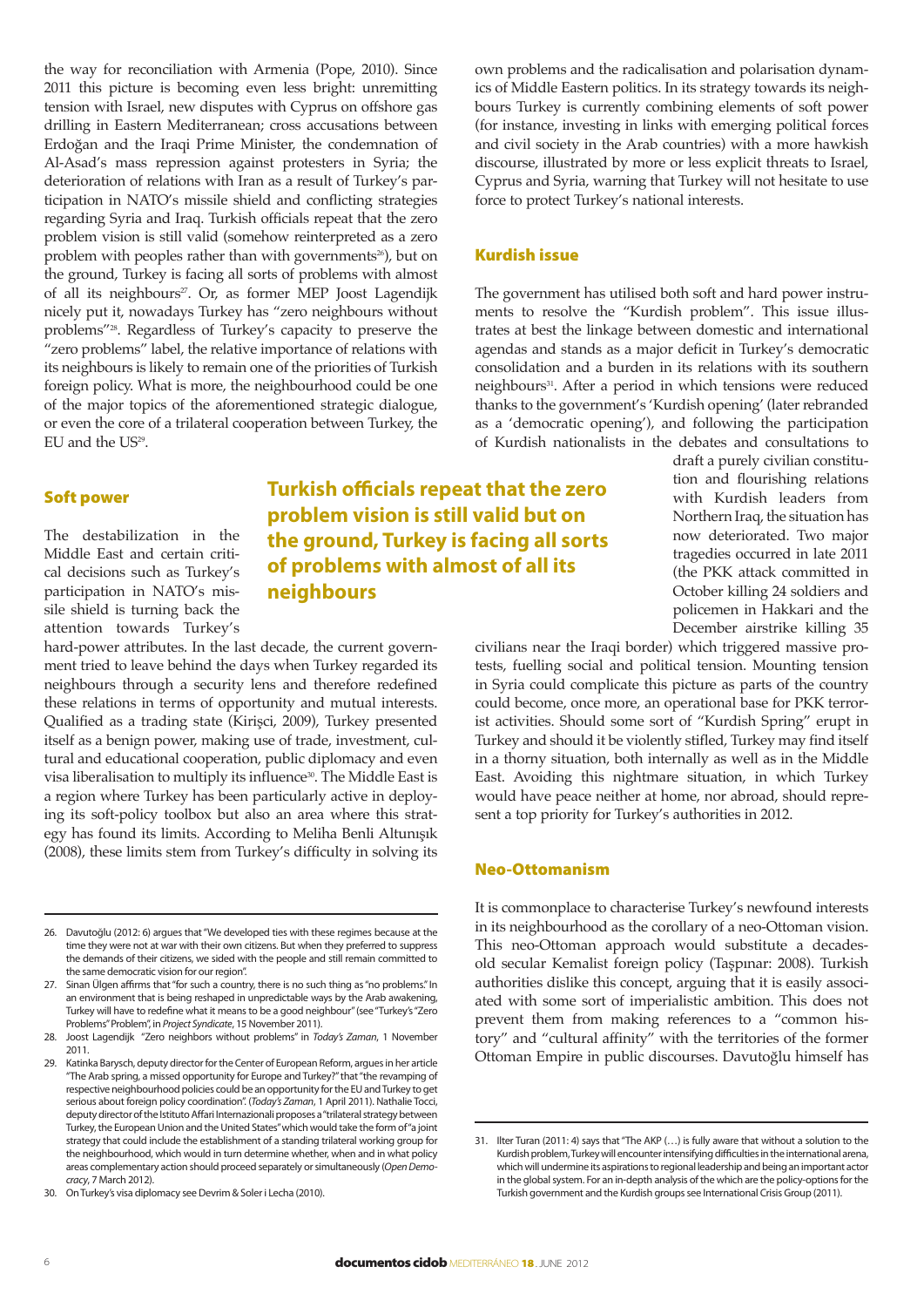mentioned the idea of a "Pax Ottomana" and has therefore presented Turkey as an order-instituting country. The idea of rebuilding ties that were artificially broken with the creation of the Republic is also behind the zero problem vision and the AKP's foreign policy at large<sup>32</sup>. In a post-2011 context, in which Turkey seems ready to play a more visible role in Middle Eastern affairs, where political Islam stands out among the winners of the Arab Spring and where disorder rather than order appears as the short-term dominant trend in the region, the idea of neo-Ottomanism is likely to become popular again. Much to the dismay of Turkish politicians, Turkey's interference in the domestic affairs of its southern neighbours or even the idea of Turkey (and its Prime Minister) trying to play a leading role in the Muslim world, will be interpreted as new-Ottoman ambitions by those who distrust Turkey's growing influence in the region.

## Turkish model

In a recent survey conducted by TESEV, an Istanbul-based think-tank, Turkey enjoys a very positive image in most

Middle Eastern countries, and a significant proportion but not all of those that view Turkey's involvement in the region positively, also agree that Turkey can be a model for their countries (Akgün &

Senyücel Gündoğar, 2012)<sup>33</sup>. As Meliha Benli Altunışık (2005) explained, Turkey was already presented as a model for the Middle East in the framework of George W. Bush's democratisation agenda, and even before then, in the early 1990s, was also perceived as an inspiration for the newly-independent Central Asian Republics. As then, nowadays everyone tends to interpret this model in a different way. Some actors, particularly in the ranks of the Arab security establishments but also among some secular circles, view Turkey as a case in which the army has had a strong influence on domestic politics and has acted as a guarantor of constitutional principles. Others view the country as an example of coexistence between democracy and Islam. The AKP is said to be a benchmark for the leaders of the Ennahda party in Tunisia and the Freedom and Justice Party in Egypt<sup>34</sup>. Finally, Turkey is often praised as an

32. Former AK Party Deputy Chairman of External, Affairs Suat Kınıklıoğlu (2011) maintains that "one of the main driving forces of Turkey's new foreign policy is a distinct reconnection with the nation's history, culture and civilisation". There is a vivid debate on whether ideology or interests lay behind this policy review. According to academics such as Pinar Bilgin and Ali Bilgic (2011), civilizational considerations are the driving force behind this change of orientation. Others, such as Nicholas Danforth, argue that "scholars have overemphasized the role of domestic identity and ideology in determining Turkish foreign policy".

33. An average of 78 per cent of respondents said that they had a positive image of Turkey (varying from 93 per cent in the case of Libya to 44 per cent in Syria) while 61 per cent of respondents stated that they looked at Turkey as a model for the countries of the region.

34. AKP's contacts with emerging leaders in the region are an asset that increases Turkey's regional role and an area where Turkish and European authorities could cooperate in the future. As said by Ibrahim Kalın, Turkish Prime Minister chief adviser, in his article "Turkey and the Arab Spring" (*Today's Zaman*, 23 May 2011), affirms that "the Muslim Brotherhood in Egypt, al-Nahda Movement in Tunisia, and Hamas in Palestine will all play important and legitimate roles in the political future of their respective countries," and suggests that "Americans and Europeans will need to engage these groups publicly and directly, as Turkey has done.".

example of a successful economic performance. As Nathalie Tocci (2011: 4) notes, "rather than a black-and-white model of a pro-Western Muslim secular democracy, Turkey may offer a number of different models and ideas to inspire change in its southern neighbourhood". Henceforth, discussions on the Turkish model will evolve depending on which aspect of this model is highlighted and by whom. Moreover, the attractiveness of the Turkish experience will depend on its capacity to tackle its own political deficits, on Turkey's economic performance, on the ability to leave aside arrogant and condescending attitudes in its relations with the new political leaders of the region and on the country's capacity to join forces with other international actors<sup>35</sup>.

#### Fine-tuning or comprehensive policy review: The Syrian challenge

Syria is a litmus test for Turkish foreign policy's capacity to adapt to a rapidly-changing environment, as well as case in which the concepts outlined in this paper acquire a new meaning. Normalisation of relations with Syria was one of

## **Discussions on the Turkish model will evolve depending on which aspect of this model is highlighted and by whom**

the visible facets of the AKP zero problem approach, and an example of its multidimensional foreign policy. Leaving behind the times when the two countries came to the brink of a war in 1998, Erdoğan and

Bashar Al-Assad succeeded in overcoming long-standing conflicts (Altunisk and Tür, 2006). The two countries resolved territorial disputes over Hatay, started cooperation on sensitive issues such as the fight against terrorism and the use of water resources, introduced a visa-free regime and promoted an exponential increase in trade relations which mainly benefited border areas and industrial and tourist sectors in cities such as Gaziantep and Aleppo. Soft power was then considered the key to increasing Turkey's influence in neighbouring regions. These were the days in which Erdoğan treated Bashar al-Assad as a good friend and made multiple high-level visits to the country. Turkey also appeared to be a country pushing hard for the normalisation of relations between Syria and the international community<sup>36</sup>.

When the first protests started in March 2011 in Daraa, Idlib and the suburbs of Damascus, the Turkish authorities did not react with the same harshness as they had in the case of Egypt. Some accused Ankara of double standards and said that their approach reflected the importance of economic interests in Turkish-Syrian relations, as they also

<sup>35.</sup> Sinan Ülgen (2011) argues that "for the Turkish model to continue to provide inspiration, Turkey needs to keep improving itself", and lists issues such as freedom of the press or the interference of the state in religious affairs as areas where additional reforms are needed. Soli Özel (2011: 74) argues that "its real strengths lie in its functioning economy, secular democratic system and ability to mediate between its Western allies and a region that is at long last joining the 21st-century mainstream".

<sup>36.</sup> For instance, in 2008 Turkey mediated a peace deal between Israel and Syria, in April 2009 Syrian and Turkish forces conducted a joint military exercise and a few months later both countries held the first High Level Strategic Cooperation Council involving several sectorial ministries.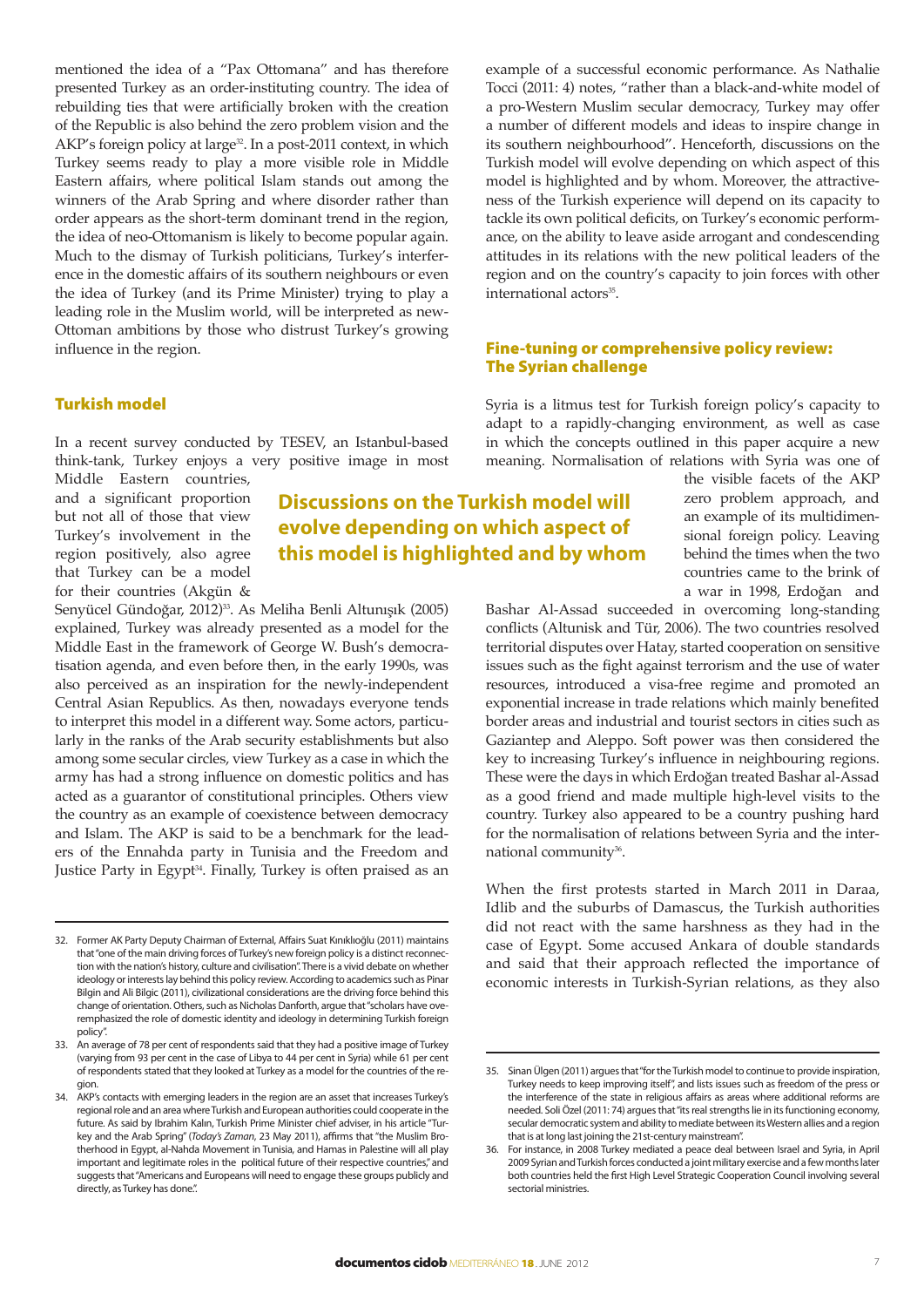did in the case of Libya<sup>37</sup>. Until summer 2011, Turkey sent messages urging Al-Assad to pursue meaningful reforms, while also hosting meetings with the Syrian opposition in Antalya and Istanbul. Ahmet Davutoğlu travelled several times to Damascus, and in August he delivered the message that Turkey was running out of patience<sup>38</sup>. As the situation continued to deteriorate, Recep Tayyip Erdoğan and also the President Abdullah Gül stated that Turkey had lost all trust and confidence in the Syrian leadership<sup>39</sup>. Turkey then applied those sanctions that the EU had imposed beforehand, closed the land border with Syria and not only non-violent opposition movements but also the Free Syrian Army found a safe haven in Turkey. Up to now, scenarios remain very open and, as Joshua W. Walker (2012: 6) has said, Turkey's leaders "know that they cannot sit idly by as their neighbour disintegrates into civil war, nor can they afford to intervene unilaterally".

This policy U-turn necessarily implied a change of discourse. Firstly, because it showed the limits of soft power, as Turkish leaders were unable to persuade a presumably friendly government to pursue political reforms. Secondly, because the zero problem approach was reformulated as the absence of problems with societies and, therefore, as the need to confront those governments that were massacring their own people. Thirdly, because Turkish authorities realised that the country could not influence Syrian affairs with autonomous actions, but had to increase consultations with the US, the EU and the Arab League. In

a similar token, Turkish diplomacy underlined the importance of multilateral solutions (even if they were to be found outside the framework of the UN)40. Fourthly, the situation in Syria began to be presented as an internal affair for Turkey, not only because of geographical proximity and the evident repercussions on the Kurdish issue, but also because the two countries have deep cultural and historical ties, thus reviving

the debate on Turkey's neo-Ottoman ambitions. Fifthly, being considered an internal affair and in light of an ongoing politicisation of foreign policy debates, Syria became a fertile ground for partisan confrontation between the AKP and the main opposition party, the CHP, which went so far as to send in September 2011 a high-level delegation to Damascus when the government had started to harden its positions against the regime.

The evolution of the Syrian crisis is likely to remain the greatest challenge for Turkish foreign policy in the months to come. It will determine whether the current adaptation of priorities and discourses will suffice or, on the contrary, a deeper policy review is needed. The Turkish foreign policy is still the result of the end of the Cold War, and as long as the Middle East remains in a period which UK Foreign Secretary William Hague has compared with a new Cold War, the priorities and discourse of Turkish foreign policy are likely to require much more than fine-tuning.

### Bibliography

AKGÜN, Mensur; Senyüncel Gündoğar, Sabiha. The Perception of Turkey in the Middle East 2011. Istanbul, TESEV. 2012

ALESSANDRI, Emiliano. "The New Turkish Foreign Policy and the Future of Turkey-EU Relations", *Documenti IAI,* no. 10-03*.* 2010

ALTUNIŞIK, Meliha Benli; TÜR, Özlem. "From Distant Neighbors To Partners? Changing Syrian-Turkish Relations", *Security Dialogue*, vol. 37, no. 2. 2006. pp. 229-248.

ALTUNIŞIK, Meliha Benli. "The Turkish Model and Democratization in the Middle East", *Arab Studies Quarterly*, vol. 27, no. 1-2, 2005. pp. 45-63.

ALTUNIŞIK, Meliha Benli. "The Possibilities and Limits of Turkey's

**The evolution of the Syrian crisis is likely to remain the greatest challenge for Turkish foreign policy in the months to come. It will determine whether the current adaptation of priorities and discourses will suffice or, on the contrary, a deeper policy review is needed**

Soft Power in the Middle East", *Insight Turkey,* vol. 10, no. 2. 2008. pp. 41-54.

ARAS, Bülent. "Davutoğlu Era in Turkish Foreign Policy". *Insight Turkey,* vol. 11, no 3. 2009. pp. 127-142.

BILGIN, Pinar; BILGIÇ, Ali "Turkey's "New" Foreign Policy toward Eurasia". *Eurasian Geography and Economics,* vol. 52, no. 2. 2011. pp.173-195.

ÇAĞAPTAY, Soner. "Is Turkey leaving the West? *Foreign Affairs,* 29 October 2011.

DANFORTH, Nicolas. "Ideology and Pragmatism in Turkish Foreign Policy: From Ataturk to the AKP", *Turkish Policy Quarterly*, vol. 7, no. 3. 2010. pp. 83-95.

DAVUTOĞLU, Ahmet. *Strategik Derinlik, Turkiye'nin Uluslararasi Konumu* (Strategic Depth, Turkey's International Position), Istanbul: Kure Yayinlari. 2001.

DAVUTOĞLU, Ahmet. "Turkey's foreign policy vision: an Assessment of 2007. *Insight Turkey,* vol. 10, no. 1, 2008. pp. 77-96.

DAVUTOĞLU, Ahmet. "Principles of Turkish Foreign Policy and Regional Political Structuring" in *Turkey Policy Brief Series,* No 3, IPLI – TEPAV. 2012.

<sup>37.</sup> See Pelin Turgut "How Syria and Turkey got to be Turkey's headaches" in TIME, 30 April 2011.

<sup>38.</sup> "Davutoğlu to visit Syria as Turkey's 'patience is running out'" in *Today's Zaman*, 7 August 2011.

<sup>39.</sup> "Turkey's Gül says has lost confidence in Syria" in *Today's Zaman*, 28 August 2011.

<sup>40.</sup> In one of his latest pieces, Şaban Kardaş (2012: 4) suggests that Turkey should "facilitate convergence of regional and global actors around a broad-based coalition that can oversee regime change, preferably short of use of force".